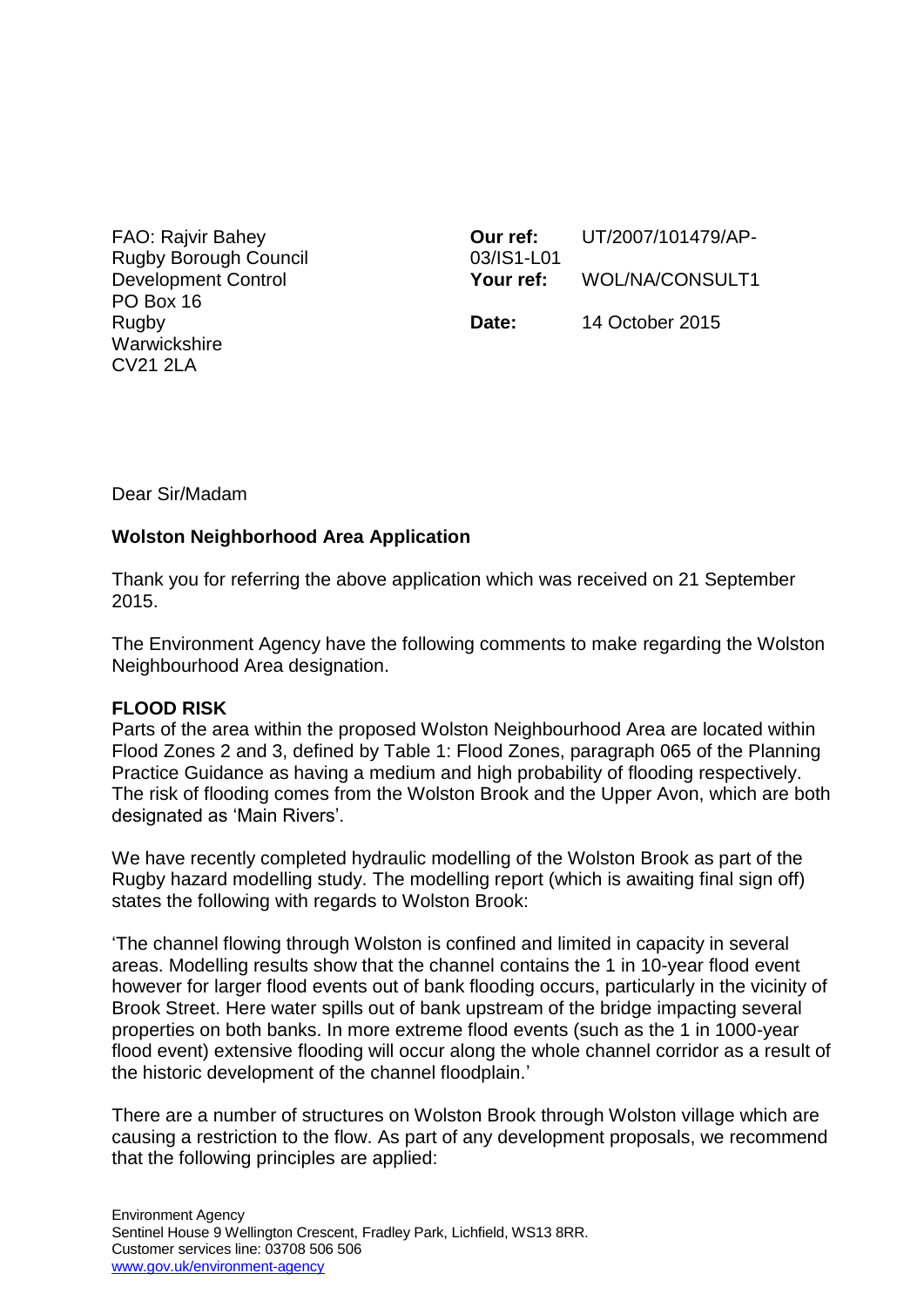- Development should be set-back from watercourses (culverted or otherwise) with an indicative easement of 8m to allow for maintenance access
- Take every opportunity, where development lies adjacent to the river corridors, or their tributaries or the functional floodplain, to benefit the river by reinstating a natural, sinuous river channel where the channel has become over-engineered and restoring the functional floodplain within the valley where it has been lost previously
- Open up culverted watercourses where feasible
- Culverting of existing open watercourses will not be supported
- Every opportunity should be taken to reduce flood risk overall

We also recommend that you consult the Lead Local Flood Authority for the area for all matters regarding surface water and ordinary watercourses.

# **BIODIVERSITY**

Discussions between the Parish Council and the Environment Agency have previously taken place concerning ways to re-naturalise parts of the artificial, brick lined Wolston Brook. Whilst the preferred option would be to remove significant sections of the artificial channel, an alternative option would be to identify areas upstream where water could be held back, additional habitat created and water quality improvements made. The Neighbourhood Plan should therefore support this approach in identifying and investigating suitable upstream sites and encouraging development proposals to consider opportunities to help achieve this. This approach would be supported by the Environment Agency through its 'Working with Natural Processes' in order to address downstream flooding.

### **GROUNDWATER & CONTAMINATION**

Geology: The Wolston area of Rugby Borough is predominantly underlain by solid geology of the Mercia Mudstone Group and the Rugby Limestone Member.

Superficial deposits: In terms of superficial deposits, these comprise of River terrace deposits and alluvium in the northern, western and north eastern area. The central, southern and south eastern portions of the site comprise the Wolston Clay and Dunsmore Sands and Gravels.

Groundwater Vulnerability: There is no classified principal aquifer within the Wolston area, however there are large parts of the area classified as secondary A and B aquifer. Secondary aquifers can be important for supporting local abstractions and supplying base flow to rivers.

Aquifers are important in terms of supplying base flow to local rivers, streams and wetlands. Controlled Waters (groundwater and surface water) must therefore be afforded a high degree of protection in the area.

Licensed Abstractions: There are 3 licensed abstractions within the Wolston area, two of which are surface water abstractions and the remaining one is sourced from groundwater.

Source Protection Zones: There are no groundwater source protection zones within the designated site area.

Landfills: There are 2 currently licensed landfill sites within this area and 6 historic landfill sites.

Watercourses: The Upper Avon and Wolston Brook are loctated within the site